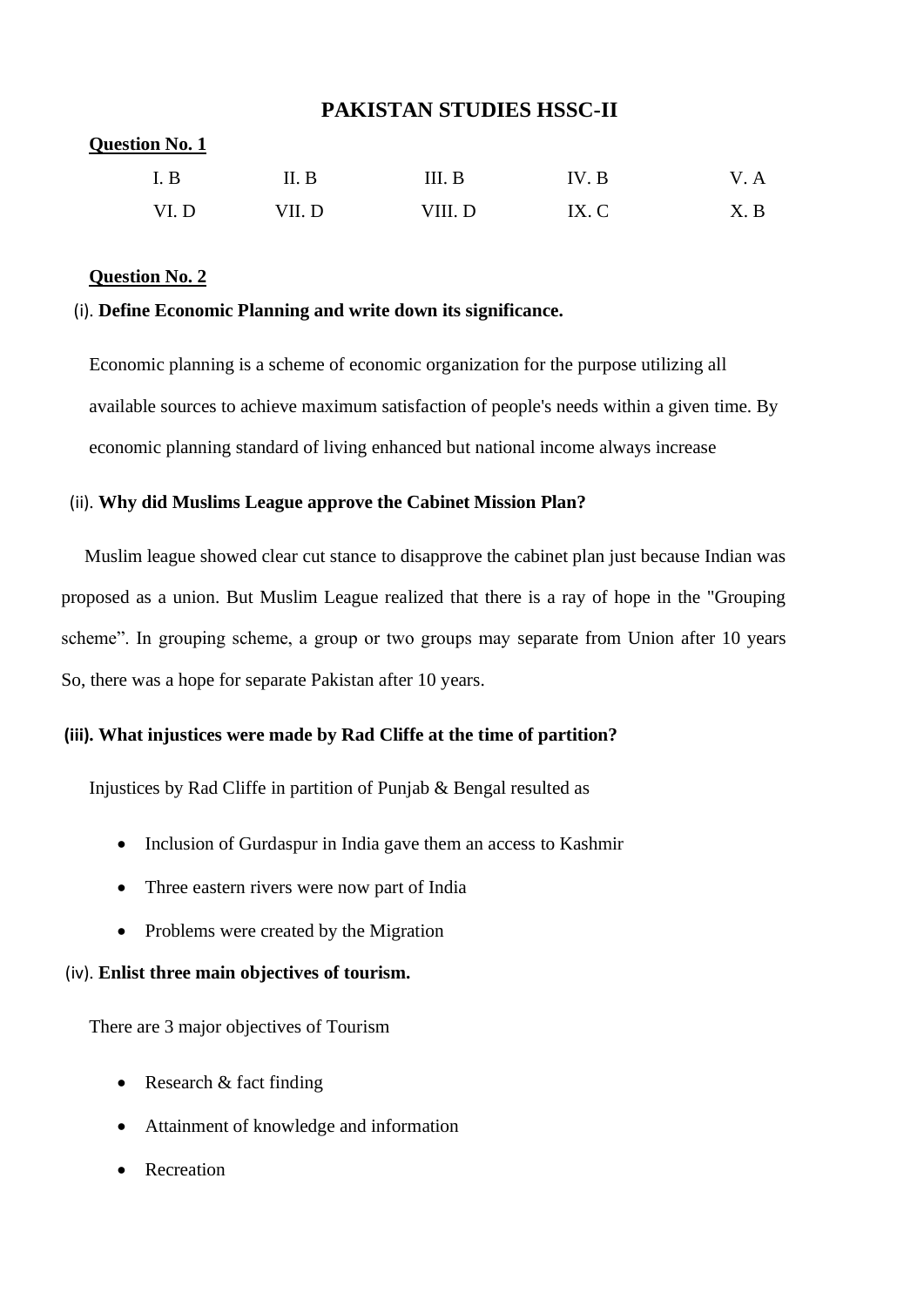#### (v). **When and why was "The Council of Islamic Ideology" formed?**

The council of Islamic Ideology was first time formed in 1973 constitution the main objectives were to bring all laws, present and prospective in conformity with Islam. The council shall provide guidelines and make recommendations to the legislative assemblies, The President and the Prime Minister.

# (vi). **Briefly compare the Human Rights Charter of the UNO with Farewell Sermon of the Holy Prophet (PBUH).**

These both are the documents of human rights this modern world after so many devastations gave their human rights by UNO. But there is no implementation force behind it. On the other hand, these rights were granted in a very comprehensive way and every Islamic state will give guarantee for it.

## (vii). **What are the three main obstacles in the way of good governance?**

Following are the major obstacles in the way of good governance

- Bad citizenship
- Illiteracy and ignorance
- Poverty
- Lack of accountability
- Oppressive political system

#### (viii). **What do you know about the Old city of Swat?**

Swat has a very rich archaeological importance. Ora "the city of gardens" was the old head quarter of it. This city was destroyed by Mahmood of Gazna nearly 1000 years before. Swat is located at the boundary of Ghandara and is very important center of ancient Buddhist civilization. The states of Buddha and utensils found in the valley are objects of keen interests for archeologists and historians.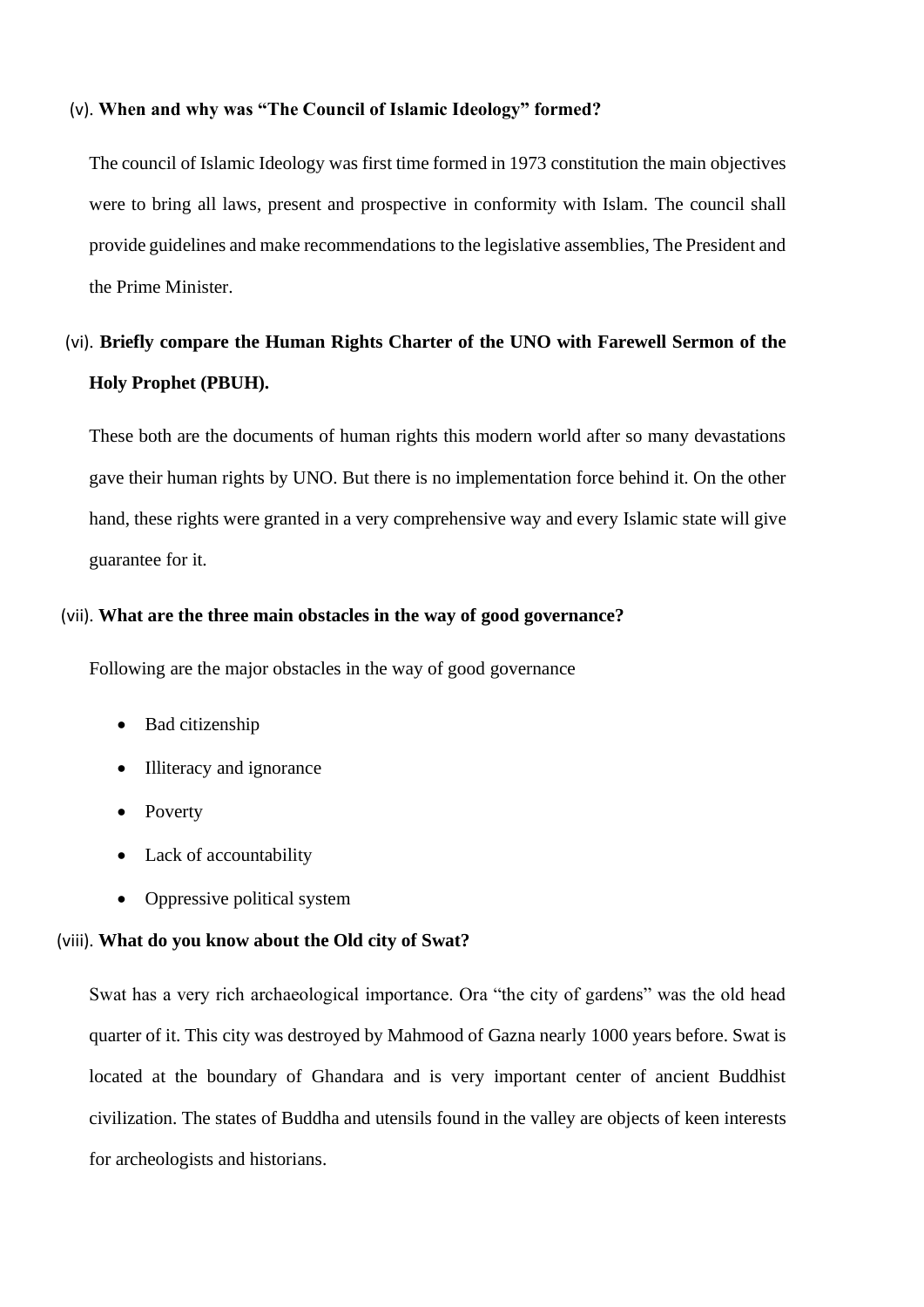## (ix). **Briefly describe the importance of Urdu Language for National Integration.**

Urdu has a very close resemblance with all the regional languages of Pakistan.

- Urdu is the Lingue franca; it is spoken and understood by people living in all areas of Pakistan.
- Urdu reflects national solidarity
- Urdu is symbol of national unity; it is not languages of any particular area.
- Urdu is a vast and beautiful language.

## **(x) What is the significance of National Integration in Islamic democratic state?**

Pakistan has come into being on an Islamic Ideology. There are so many racial groups. It is only Islam who can unite them by Islamic brotherhood and fraternity. Islamic state always stresses on the passion of sacrifice and take care of every one even the minorities living there. It is the great message given by the Holy Prophet that all Muslims are like a single body. If there is a pain in any part, it is felt by whole body.

# **(xi) Describe any three basic principles of Pakistan's Foreign Policy?**

Following are the basic principles of Pakistan's Foreign Policy,

- Friendly relations with all nations of the world
- Regional cooperation
- Economic development

#### **Question No. 3**

#### **Analyze the events of Khilafat Movement. What were its impact on Muslims?**

## **Background**

Britain and her allies (the United States of America being one of them emerged victorious as a result of the First World War 1914-1918. Aftermath of the war was the punishments to all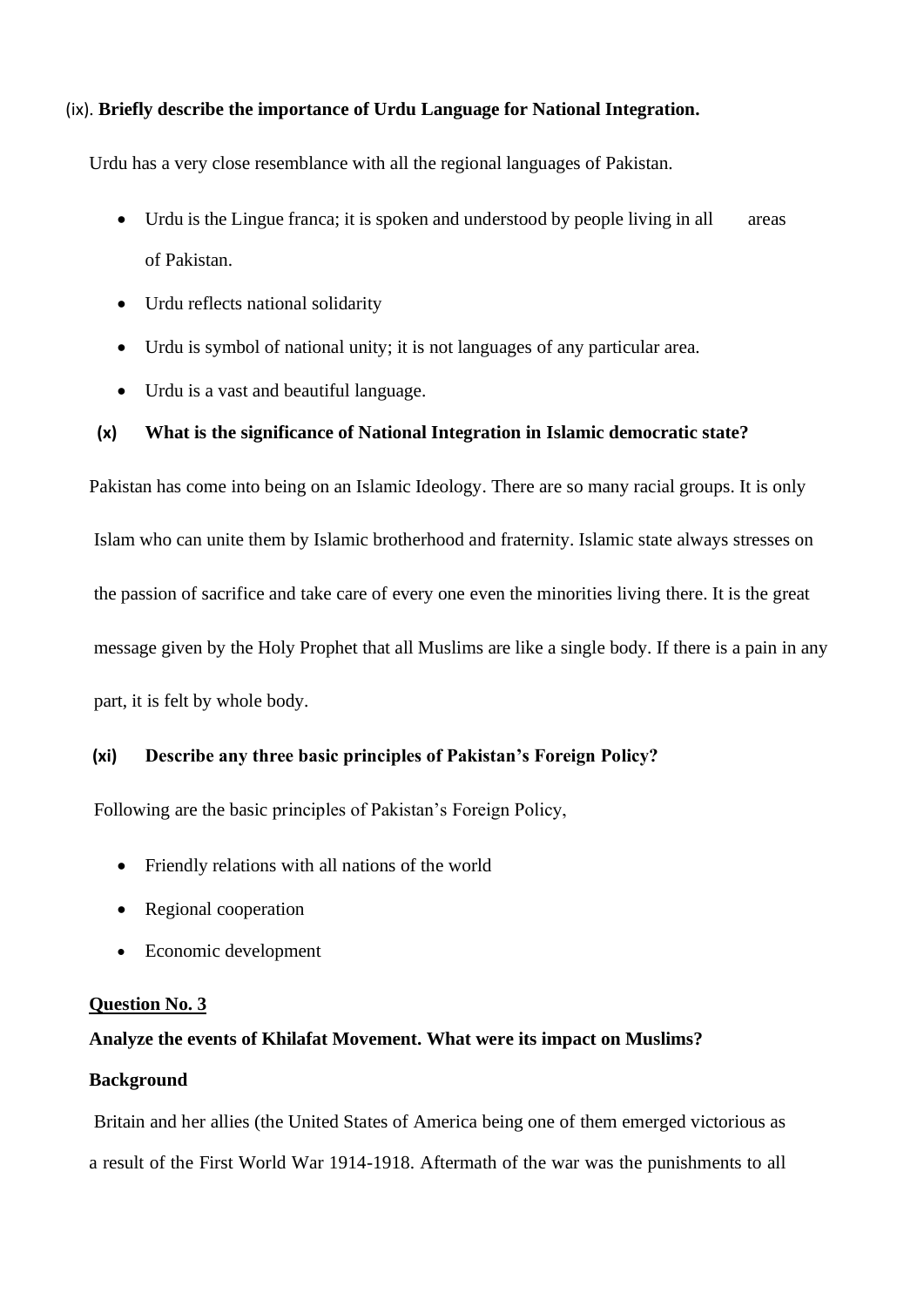axis countries. Turkey due to their friendship with Germany entered in the war against allied forces. There is a great threat to the institution of Caliph of Turkey who was symbol of unity for the Muslims of the world. Another risk was the dismemberment of Turkish Empire. Muslims of the sub-continent started a movement in Hindustan against England for these dangers against Turkey.

#### **IMPORTANT EVENTS OF THE KHILAFAT MOVEMENT**

#### **Establishment of the Khilafat Committee**

In order to organize a mass movement and launch an opinion-forming campaign, a committee was formed in 1919, it was named as "the India Khilafat Committee".

#### **Hindu-Muslim unity and Non-Cooperation**

In the year 1919 the Indian National Congress decided to support the Muslims on the Khilafat issue, and authorized Gandhiji to chalk out a road map for that matter. Gandhiji brought forward a programme of non-cooperation with the government, which was to be executed in four stages.

#### **Khilafat Delegation**

In 1920 a delegation headed by Maulana Muhammad Ali Johar set off for London. The British refused to give an ear. The delegation, however, held some meetings and explained its position to the general public.

## **The Treaty of Sevres**

In May 1920, the Allied Forces decided on Turkey's fate under the treaty made at Sevres. The Empire was stripped off its occupations in Europe and Arabia. The Treaty was named after the venue where it was concluded.

## **Non-Cooperation Movement**

Maulana Muhammad Ali Johar, Maulana Shaukat Ali, Maulana Zafar Ali Khan, Maulana Abuul-kalam Azad and Maulana Hasrat Mohani set the Indian emotion on fire with their speeches. An all-India Hartal was observed on the appeal of the Khilafat Committee on August 1, 1920. Gandhiji was elected leader of the non-cooperation movement. As a part of the non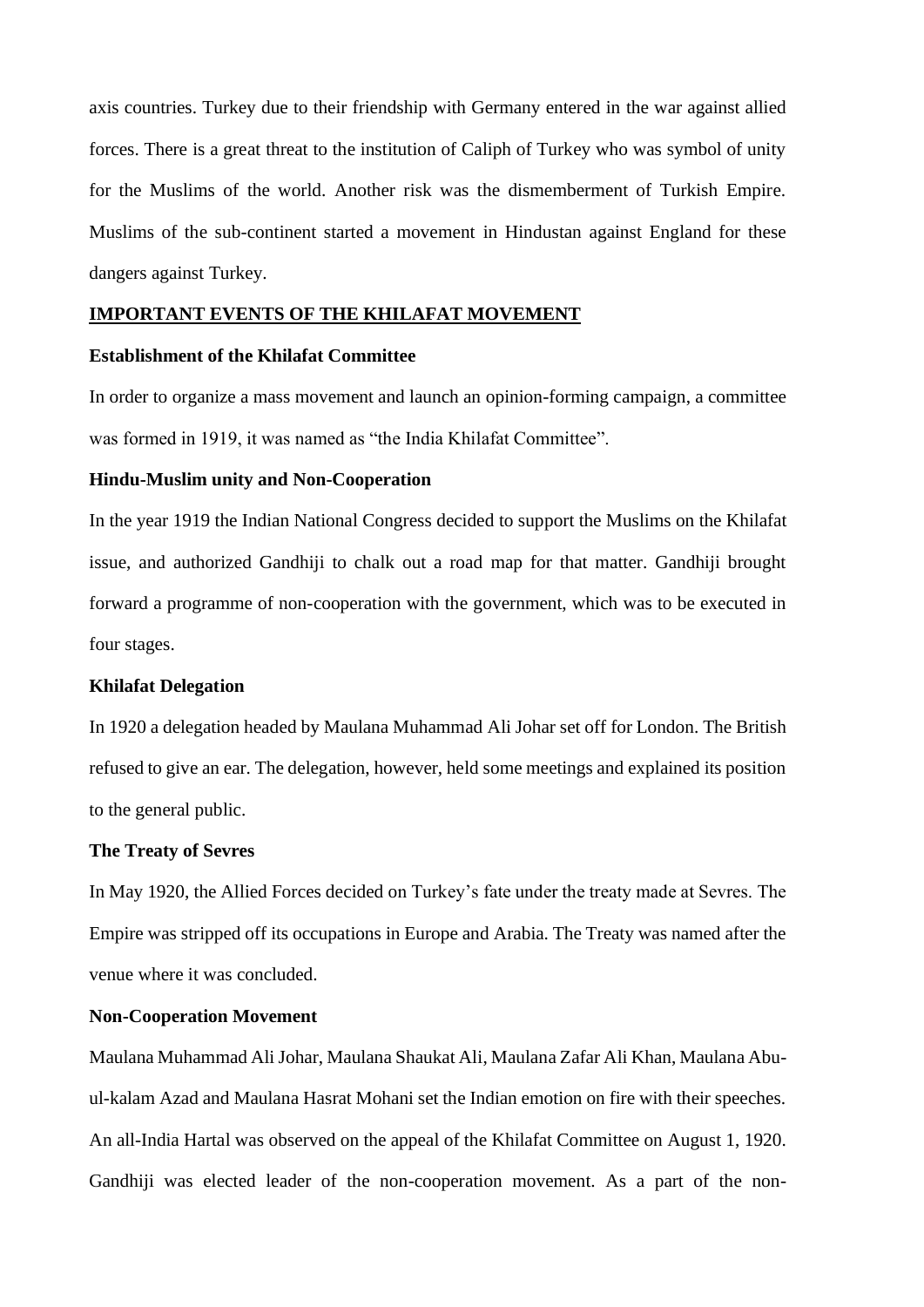cooperation programme courts were boycotted, government servants resigned services, students all over India quit educational institutions and many of the British title holders surrendered their titles and decorations as protest. Ali's brothers were convicted on charges of high treason and given 2 years rigorous imprisonment.

## **Civil Disobedience**

In November 1921 the people were given a call to break law and disobey the government by refusing to pay taxes and by all other possible means. About 20000 people courted arrest as a result of this call.

## **Mopla Uprising**

Moplas were a Muslim community settled on the south Indian shores. They claimed to be the descendants of the Arab traders. In the year 1921 there was a clash between the moplas and the Hindu business lords of the area on issues of purely local nature. These incidents provided the British government with a golden opportunity of creating rift between the Hindus and the Muslims. exaggerated reports about Hindu-Muslim riots were spread. This state of affairs caused great setback to the khilafat movement.

## **Chora Chori Incident**

In the year 1922, an infuriated mob at Chora Chori, a small town in the UP laid siege to a police station and set it at fire. 21 policemen were burnt alive.

## **Civil Disobedience Called off**

Gandhiji said that since the civil disobedience movement had deviated from its avowed path of non-violence, it was necessary to call it off. He made this decision at a time when the movement had reached its climax.

Reaction of the Leadership: The entire leadership of the movement, the Hindu and the Muslim alike was stunned at this sudden decision. Most of the leaders thought that this decision was without justification and had caused great setback to the Movement.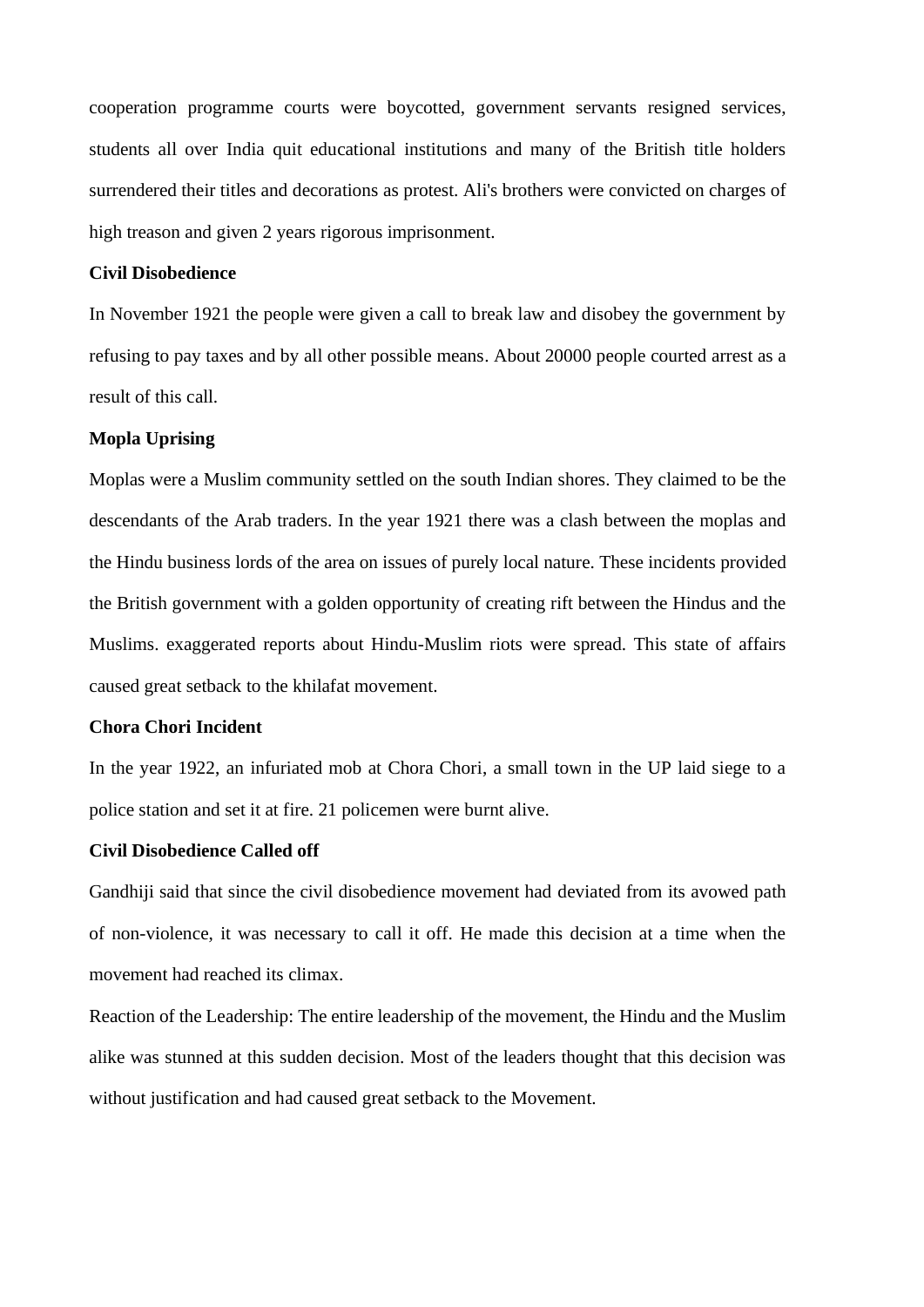Abolition of Khilafat: Ataturk came to power in Turkey. In the year 1923 he abolished the institution of Khilafat. This proclamation came as the final death blow to the Khilafat Movement in India.

#### **Khilafat Movement: Results and Consequences**

Apparently Muslim efforts to keep the institution of Khilafat alive failed but otherwise these efforts had far reached impact on the Indian politics i.e.

## **1. Beginning of common man's politics in the sub-continent:**

In was the first popular movement which touched almost all parts of the sub-continent. It was through Khilafat platform that the leaders of public opinion came very close to the common man. It gave people the consciousness which was to serve as a motivating force behind the Muslim struggle for the achievement of Pakistan in the days to come.

## **2. A step towards the Liberation of India**

It was an important step towards the liberation of India from the shackles of the British rule. The forceful expression of India's popular sentiments against imperialism helped the British rulers to understand that it was impossible to keep India under their control forever, they started to make their mind to quit.

## 3. **Spirit of global Muslim brotherhood strengthened.**

The Khilafat Movement strengthened the spirit of Pan-Islamism and the feelings of global Muslim brotherhood. Its failure made the Muslims realize that religious issues cannot be resolved through agitational politics.

#### **4. Inspiration for the Turk soldiers**

Although the Indian Muslims did not succeed in achieving their core objectives, yet the khilafat Movement did great service to the Turks who were fighting the war of their survival. Speeches and statements of the Khilafat leaders were translated and spread in Turkey, and it gave the Turk soldiers courage to consolidate and strengthen their position in the areas left for Turkey after the war was over, and drive the enemies out of the Turk areas.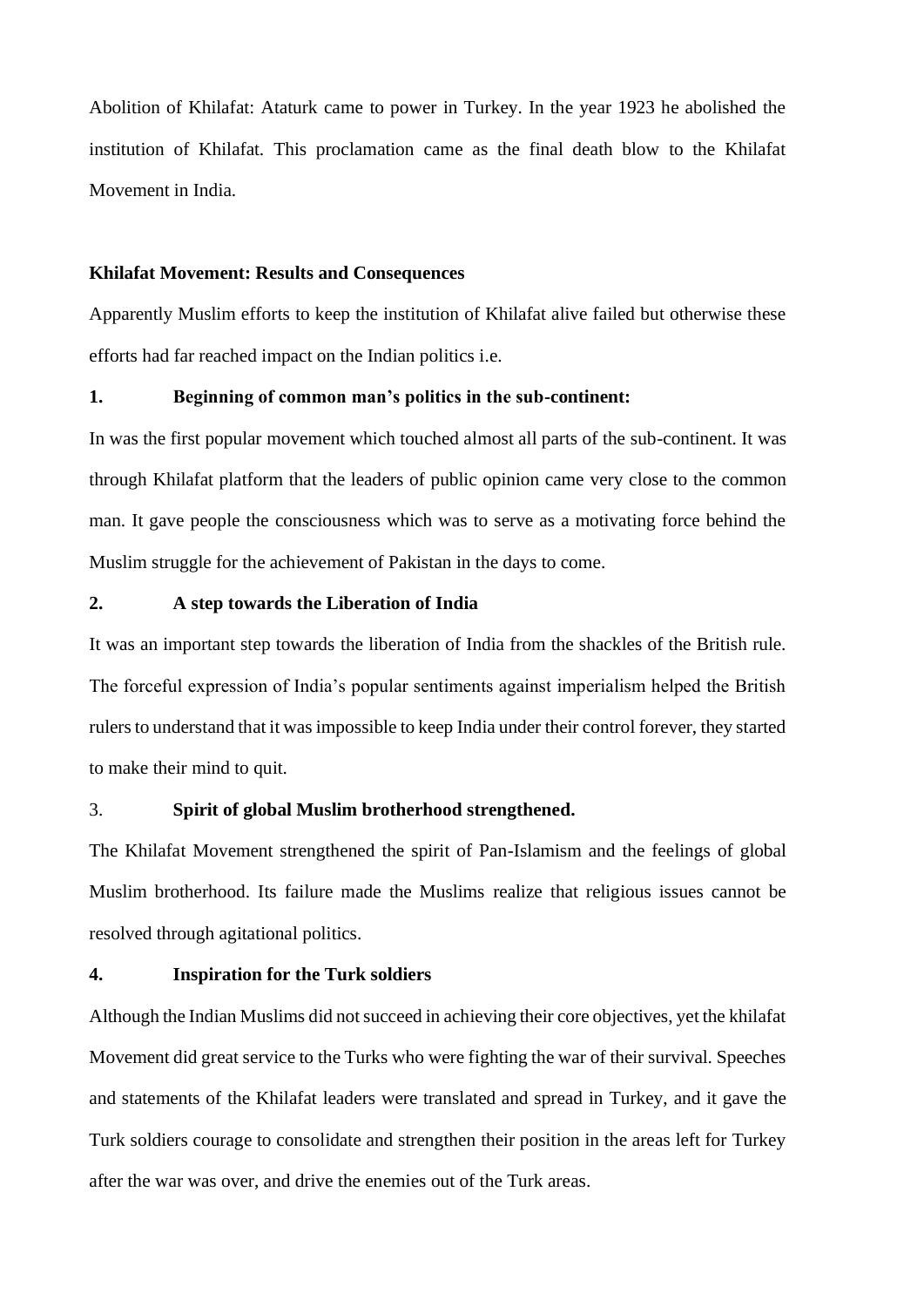## **5. Success of a moderate approach**

The moderate Muslims leaders like Allama Muhammad Iqbal and the Quid-e-Azam were second to none in their sympathies for the Turks, but they did not indulge themselves in the politics of agitation or the emotional frenzy spurred by the Khilafat leaders. They believed that no substantial success can be achieved through emotional and agitation politics. Result proved that these leaders were right. Failure of the Khilafat Movement enhanced people's trust and confidences in moderate politicians.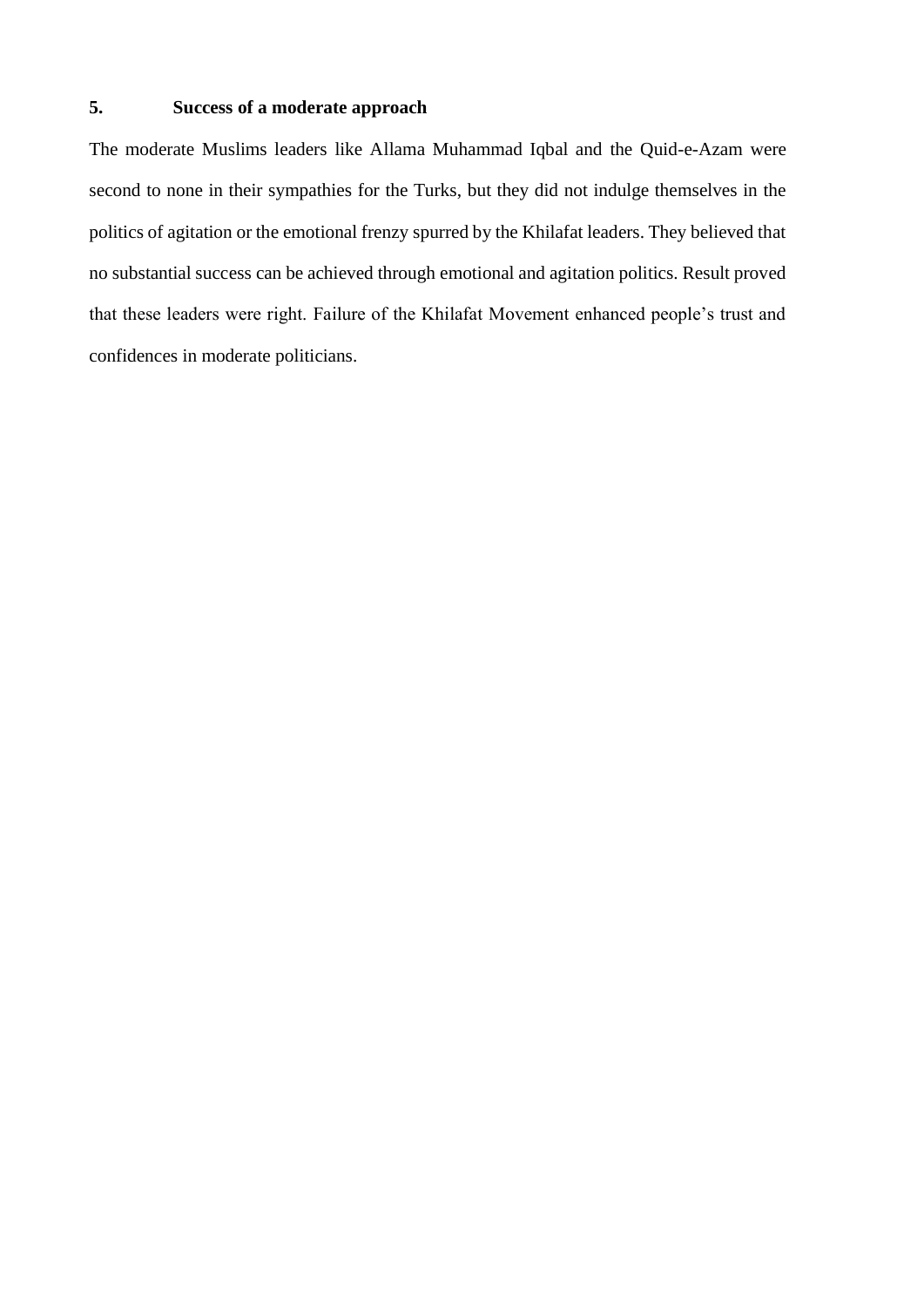## **Question No. 4**

## **What is the significance of Pakistan's location from geo-strategic of view?**

#### **Answer**

## **Location of Pakistan**

Pakistan lies between the latitudes of 24° N to 36° N and between the longitudes of 61° E to 75° E. It has an area of 796096 square kilometers. In North West of Pakistan there is Afghanistan, Pakistan shares their frontiers with China in North, India in east, Iran in its west and in south there is Arabian sea.

Here are some points which show the Pakistan's Geo-Strategic position in the global world.

## **Central Position in the Muslim World**

By virtue of its location, Pakistan occupies a central position in the Muslim countries of the world. Pakistan is located in the midst of the extensive chain of the Muslim nations spreading from Morocco in the West to Indonesia in the Far East. Appreciating this esteemed position, the Vice-president of Libya *Abdus-Salam Jalloud* during his visit to Pakistan in 1978, called Pakistan "the heart of the Muslim world".

## **Importance in world politics**

Pakistan came into being only two years after the termination of the Second World War. In the post-war period the USA and the USSR emerged as super powers. These two countries struggled hard to win the support of the smaller countries of the world and enhance their respective spheres of influence. This period is called as Cold War era. Pakistan became the frontline state in the alliance with USA to contain Russian expansionism.

Due to its location, Pakistan joined SEATO and CENTO (Defense Pacts) and got a sizeable military aid.

## **Leadership of the Third World**

Due to her unconditional loyalty with American block Pakistan could not attain a respectable position amongst the non-aligned and the third world countries. In the later period when Pakistan adopted a policy of non-alignment her image in the third world countries started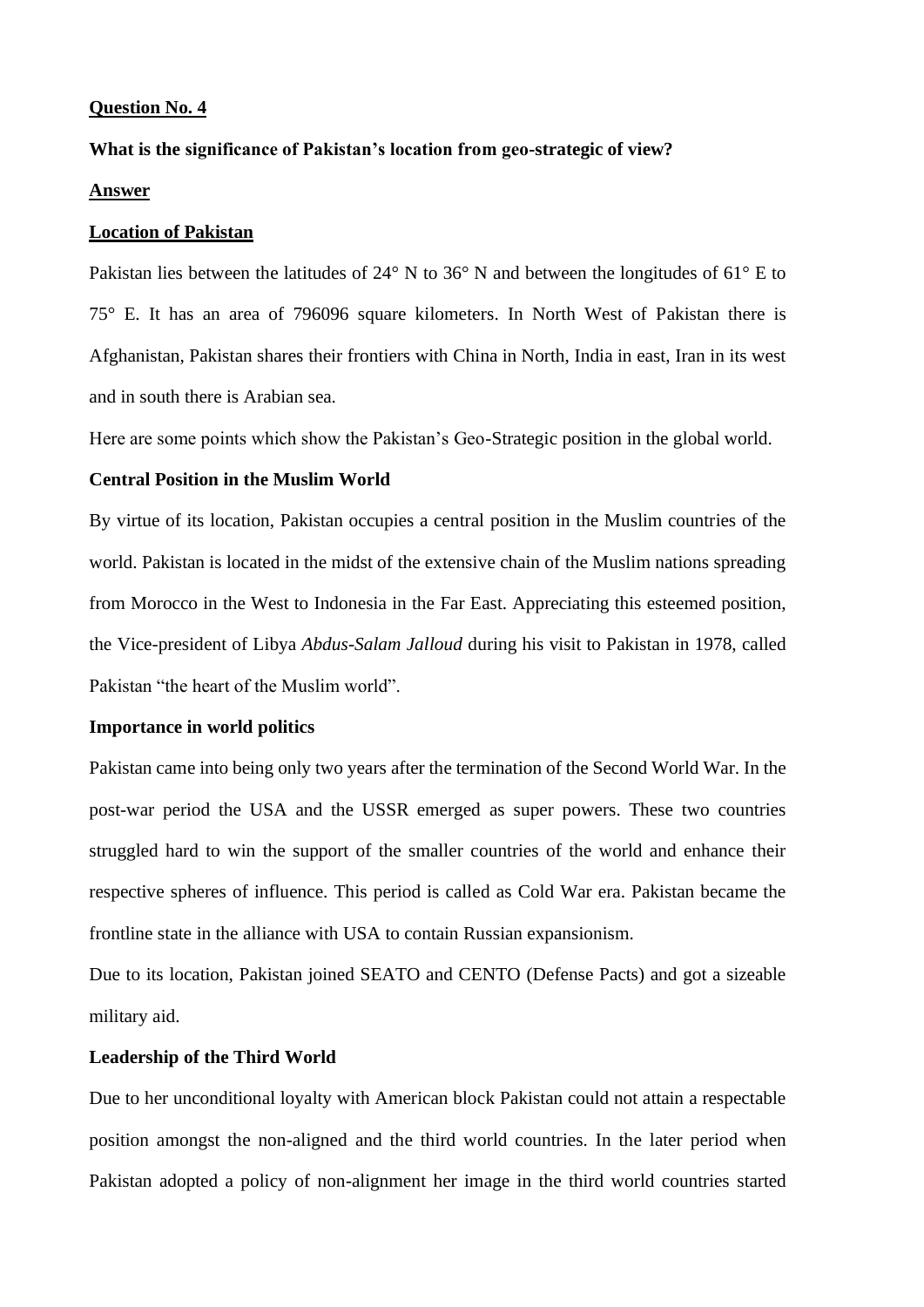improving. In the year 1979, the then President of Pakistan was designated to represent the Muslim World at Havana Conference of non-aligned countries. Pakistan is an active member of NAM now.

## **Anti-Expansionism Stance**

In spite of her merger resources, Pakistan took a firm stand against the expansionist designs of the Soviet Union and offered sustained resistance to the Russian intrusion in Afghanistan. Pakistan fought that war for Afghanistan, all the free world as well as American block acknowledged Pakistan's services. This war resulted in the defeat of USSR in Afghanistan and lead to the ultimate dismemberment of the Super Power in 1991.

#### **Centre of trade and Transit Routes**

Pakistan is placed in a highly strategic position on the world map. It is located in the center of the road and rail links between the countries of the Far East and Iran, Turkey and Europe. Air and sea ports of Karachi offer a central transit point between the European and the Asian states.

#### **Transit Facilities for Afghanistan and the Landlocked Central Asian States**

Pakistan started in the days when the Supreme Soviet Empire was enjoying a position of command in the world affairs. The Soviet Union occupied enormous area, larger than any other state in the world. Pakistan did not share boundaries with the Soviet Union, only a small 20 km strip of Afghan territory known as 'Wakhan' separated Pakistan from the Soviet state of Tajikistan. In the year 1989, as a result of her defeat at the hands of Afghans, Many Muslim majority states that formed part of the defunct Soviet Empire are now independent. These all states are land locked or having frozen seas for most part of the year. CPEC is designed to give an easy access to China, Afghanistan and all these Central Asian States to Gwadar port. By this way Pakistan can get many more opportunities of trade and friendship with all states.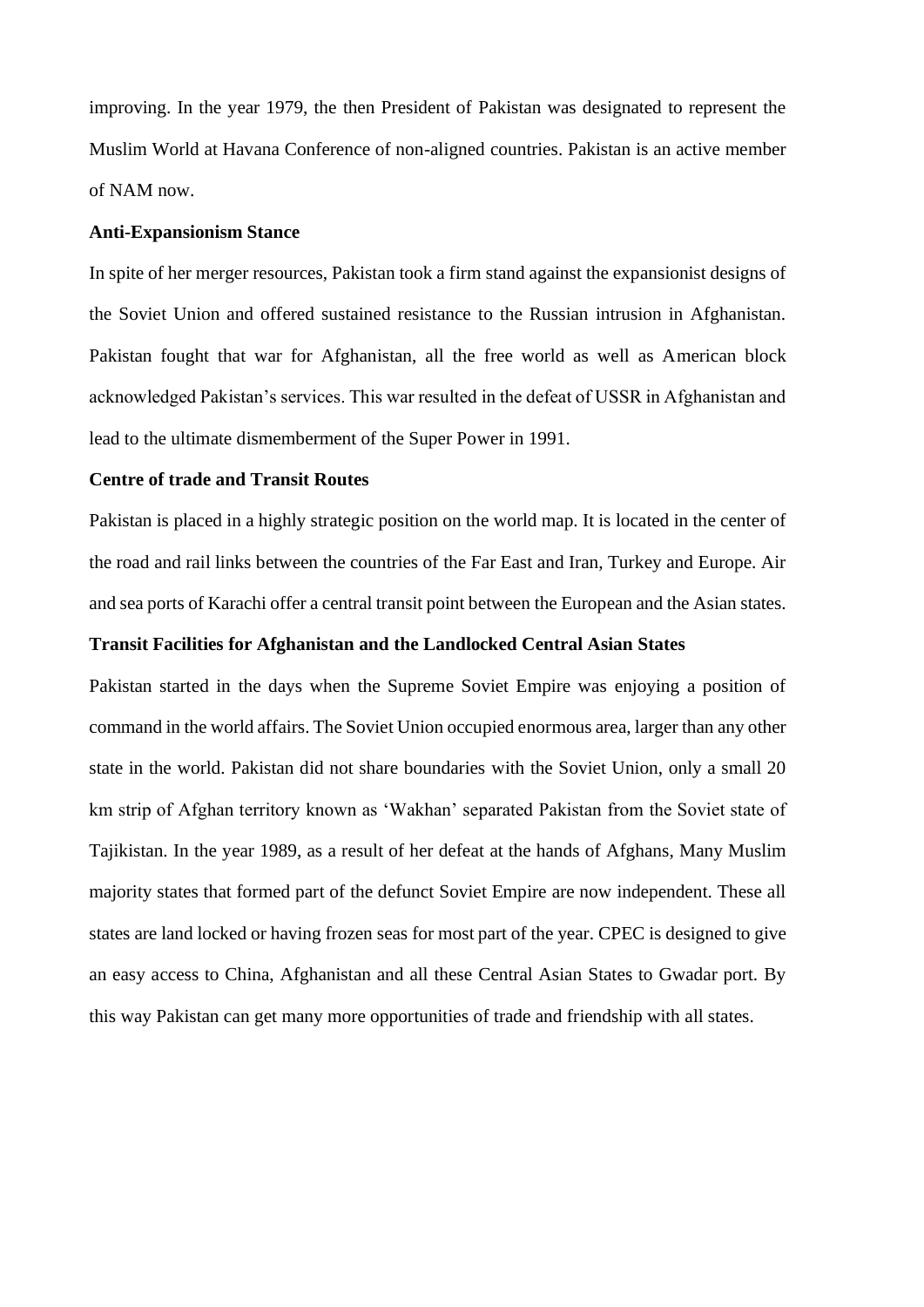#### **Question No. 5**

**Give a detail account of the relations between Pakistan and the People's Republic of China.**

#### **Answer**

#### **Introduction**

Pakistan's northern neighbor China is the most populous country of the world. The People's Republic of China was established in Oct. 1, 1949. Pakistan recognized the newly established Chinese government in Jan. 1950. Chiang Kai Sheik's nationalist government after its defeat at the hands of Mao's Communist Party had to take refuge in Taiwan but till long after the establishment of the People's Republic of China, Nationalist China, which represented only a very meagre number if the Chinese population, was allowed to retain seat in the UNO.

# **Pakistan Participation in SEATO and CENTO**

In 1950, Pakistan took a strong stand that the People's Republic of China had an exclusive right to represent the Chinese people in the United Nation Organization. In 1950 Pakistan remained neutral on the China's occupation of Tibet. Pakistan joined SEATO and CENTO in 1955. The two military alliances were sponsored by the United States of America and mainly aimed at containing Communist expansion. China naturally had certain apprehensions about Pakistan's membership of these alliances, but in the Non-Aligned Conference held in Bandung (Indonesia) in 1955, Pakistan's Prime Minister Muhammad Ali Bogra assured Chinese Prime Minister Chou En Lai that Pakistan's membership of the alliances was in no way directed against the People's Republic of China. Prime Minister Chou acknowledged the explanation by expressing is gratitude for the Prime Minister of Pakistan for his cordial gesture.

In the year 1954, Pakistan for the first time voted against China's membership of the United Nations. The Chinese government observed restraint, and did not even bother to comment on this unfriendly gesture on the part of Pakistan government. Chinese positively knew that Pakistan did this under American Pressure.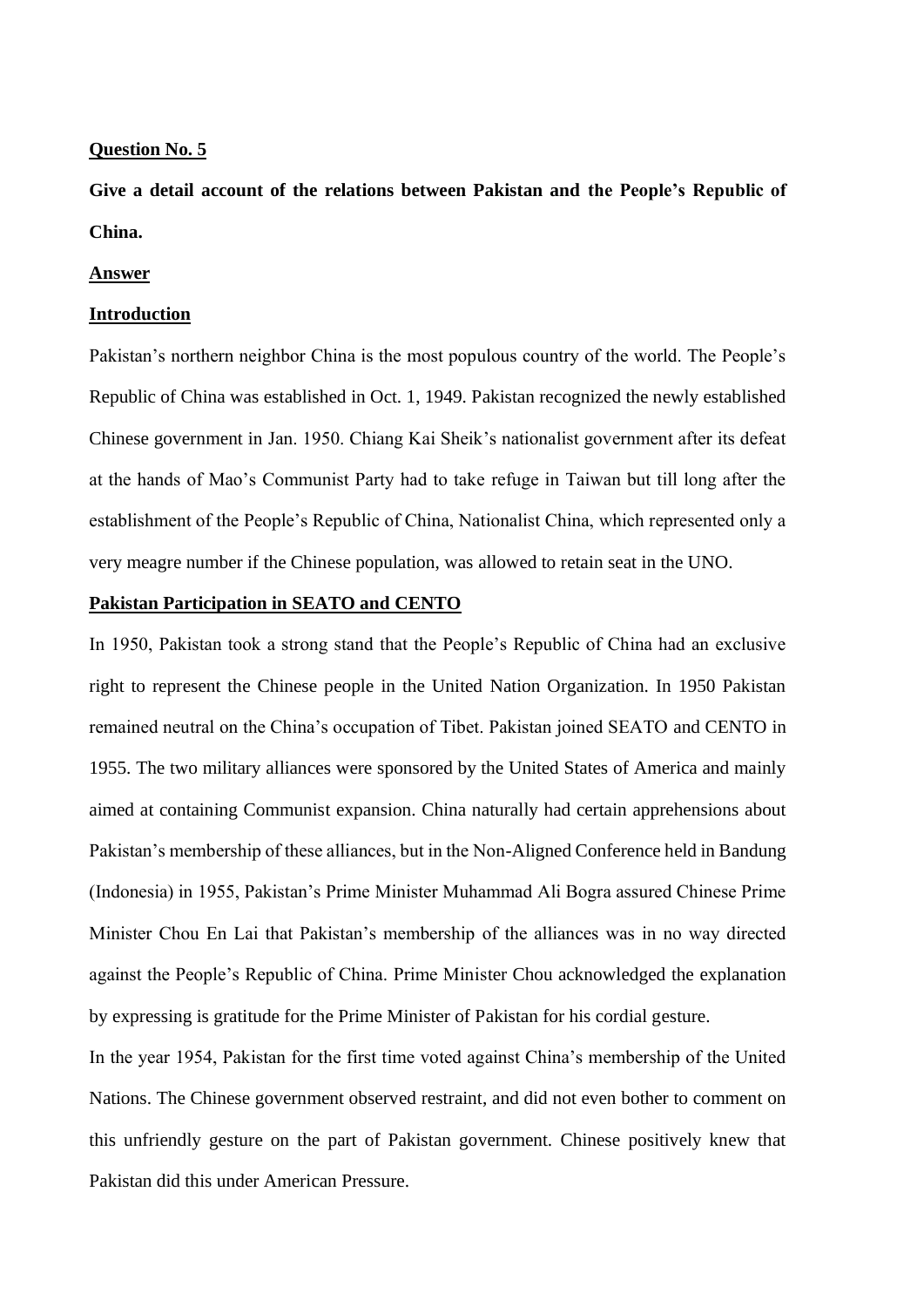#### **India China War**

In the year 1962, India ventured a military advance to disputed area on Indo-Chinese border. The Chinese were able to repel Indian forces through brief but rapid military action; they taught the Indians a befitting lesson but were not tempted to prolong the issue and remained silent.

#### **First Transport Agreement**

First transport agreement between Pakistan and China was concluded in the year 1963.

It was in the year 1964 that China decided to support Pakistan on Kashmir issue, and since that time her diplomatic support on the issue has remained consistent. In response to this, Pakistan rendered useful support to China, for securing a seat in United Nation Organization.

#### **Indo Pak war and China's role**

During the 1965 Indo-Pakistan war, China gave Pakistan full support, but in 1971 war, China could not support Pakistan openly because the Soviet Union stood openly on the Indian side. In the post-war-period, however, China gave Pakistan large scale military and economic aid and helped Pakistan rebuild its economy and recover the damages caused due to war.

## **Pak role in the friendship of US and China**

Americans traditionally had distaste for Communist governments, they, naturally did not like the establishment of the People's Republic of China in the year 1949. But as the time passed by the American policy towards China changed. Nixon was the first American President, to realize the importance of Sino-American friendship, and it was in his period that the American Foreign Secretary Henry Kissinger flew secretly from Pakistan, landed in Peking and had dialogues with the Chinese leadership. The news was made public only after the mission had been successfully concluded. Cessation of hostilities between the two powerful foes paved way for China's membership of the United Nations, twenty-one years after her inception. This was made possible only through Pakistan's good of offices.

## **1. The Karakorum Highway**

Karakorum Highway inaugurated in the year 1978, opened a new era of friendship between Pakistan and China. The volume of trade carried out between the two countries through thus